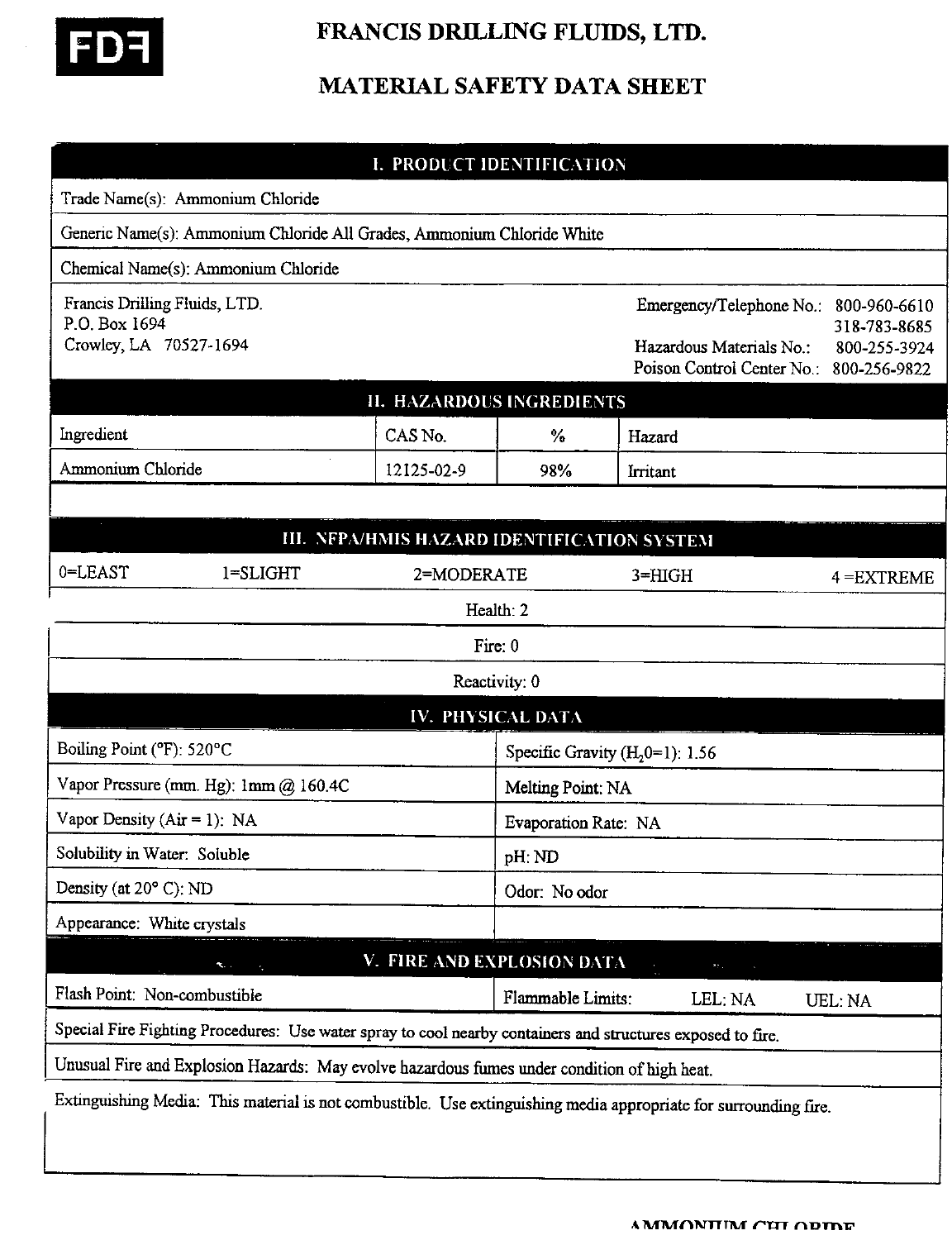# VI. REACTIVITY

Stability: Stable

Hazardous Polymerization: Will not occur.

Incompatibility: Alkalis, Oxidizing materials, water and moist air.

Hazardous Decomposition: May liberate ammonia, hydrogen chloride, or nitrogen oxides.

#### VII. HEALTH HAZARD INFORMATION

Routes of Exposure and Effects:

Skin: Brief contact may dry the skin. Prolonged or repeated contact may irritate the skin, causing dermatitis.

Eyes: Dusts will irritate the eyes and prolonged contact may damage the eyes.

Inhalation: Breathing the dust may irritate the nose and throat and cause coughing and chest discomfort. Large quantities of fumes may be toxic.

lngestion: Swallowing the dusts or solids may cause nausea and vomiting. Large quantities may have toxic effects.

Permissible Exposure Limits: (for air contaminants)

OSHA PEL (8hr. TWA): 10 ppm

ACGIHTLV: 10 ppm

Carcinogenicity:

| Listed By NTP: Not listed | Listed By: IARC: Not listed | Listed By OSHA: Not listed |
|---------------------------|-----------------------------|----------------------------|
| Acute Oral LD50:          | Acute Dermal LD50:          | Aquatic Toxicology LC50:   |

Emergency and First Aid Procedures:

Skin: Immediately flush skin with lots of running water for 15 minutes. Remove contaminated clothing and shoes; wash before reuse. Get immediate medical attention.

Eyes: Immediately flush eyes with lots of running water for 15 minutes, lifting the upper and lower eyelids occasionally. Get immediate medical attention

Ingestion: Do not induce vomiting. If conscious, give lots of water. Get immediate medical attention. Do not give anything by mouth to an unconscious or convulsing person.

Inhalation: Remove to fresh air. Give artificial respiration if not breathing. Get immediate medical attention.

Additional Health Hazard Information::

Toxicity Data Oral: Rat LD50= $1.65$  g/kg Dermal: ND Inhalation: ND

A MMONITIM CUI ODIDE